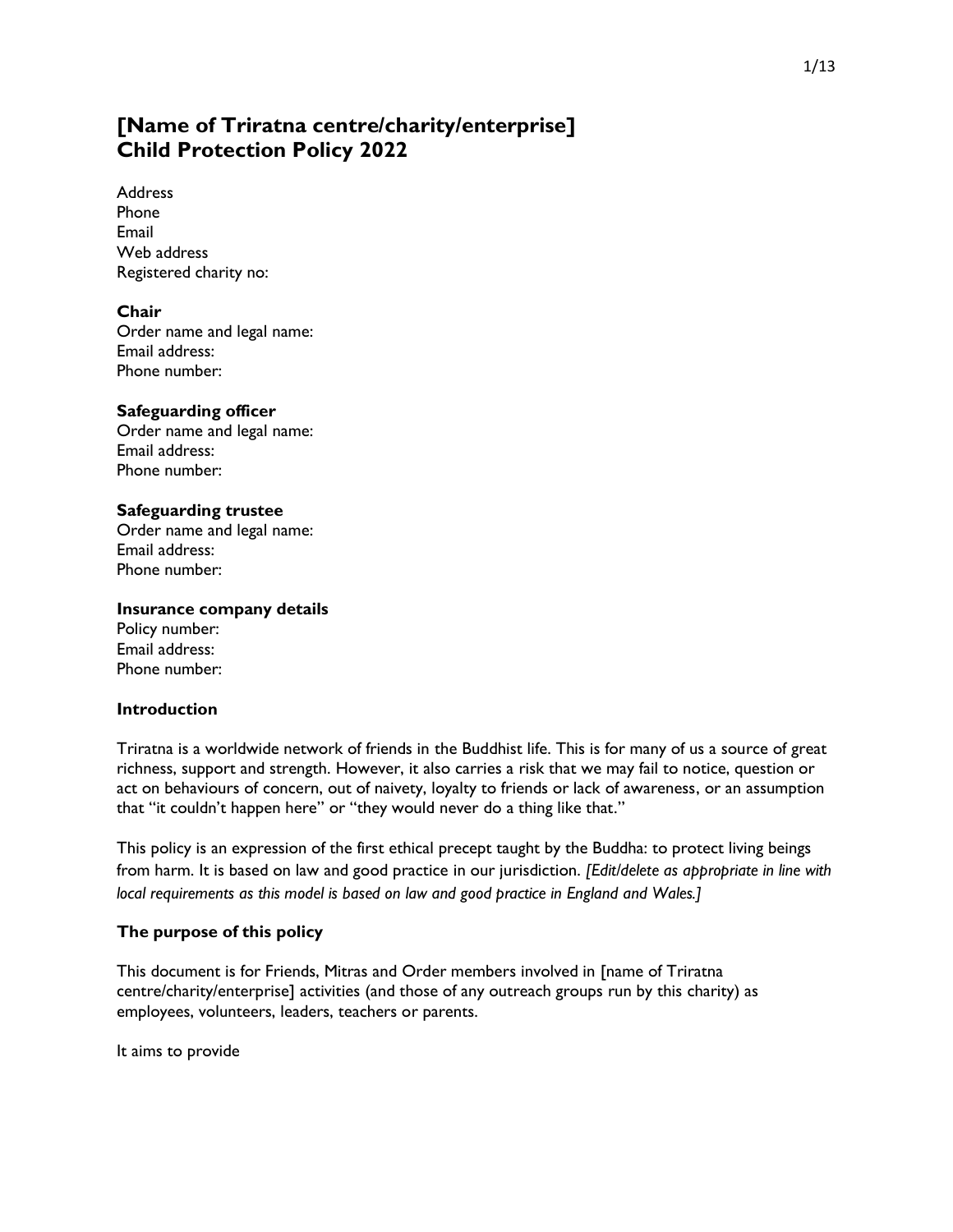- protection for children (anyone under 18) who visit [name of Triratna centre/charity/enterprise] or take part in its activities including children of Buddhists and other users of this Buddhist centre and
- protection for Friends, Mitras and Order members who may have contact with children in the course of [name of Triratna centre/charity/enterprise] activities.

It sets out

- practices and procedures contributing to the prevention of abuse of children.
- what to do if abuse is suspected.

# **Our values**

*[Rewrite this paragraph as appropriate for your charity:]* Our activities include children in the following ways, regularly or from time to time: eg school group visits, crèche, after-school club, family retreats [edit as appropriate] *or* Although we do not run activities specifically for children, we recognise that they may happen to visit from time to time/ a teenager under 18 may wish to attend our activities…

The trustees of [name of Triratna centre/charity/enterprise] recognise their responsibility to Safeguard those aged under 18 visiting or involved in [name of Triratna centre/charity/enterprise] activities, as set out by the Charity Commission in its latest guidance: [https://www.gov.uk/guidance/safeguarding-duties](https://www.gov.uk/guidance/safeguarding-duties-for-charity-trustees)[for-charity-trustees](https://www.gov.uk/guidance/safeguarding-duties-for-charity-trustees)

[**Name] is our Safeguarding officer.** They are responsible for co-ordinating the Safeguarding of children and adults in all the activities of [name of Triratna centre/charity/enterprise]. (See also our Safeguarding Adults policy.)

**[Name] is our Safeguarding trustee.** They are responsible for making sure Safeguarding is taken seriously by the trustees and appears regularly on their agendas, ensuring the trustees comply with their Safeguarding obligations as required by the Charity Commission.

We recognise that:

- the welfare of the child is paramount.
- all children, regardless of age, disability, gender, ethnicity, religious belief, sexual orientation or identity, have the right to equal protection from harm.
- partnership with children, young people, their parents, carers and other agencies is essential in promoting young people's welfare.

This policy applies to all staff, including the centre team and trustees, paid staff, volunteers, parents and anyone else working on behalf of [name of Triratna centre/charity/enterprise], whether as a Friend, Mitra or Order member, teaching, leading or supporting.

We will seek to safeguard children and young people by:

- valuing them, listening to and respecting them.
- adopting child protection guidelines and a code of conduct for staff and volunteers.
- recruiting staff and volunteers safely, ensuring checks are made where necessary.
- sharing information about child protection and good practice with children, parents, staff and volunteers.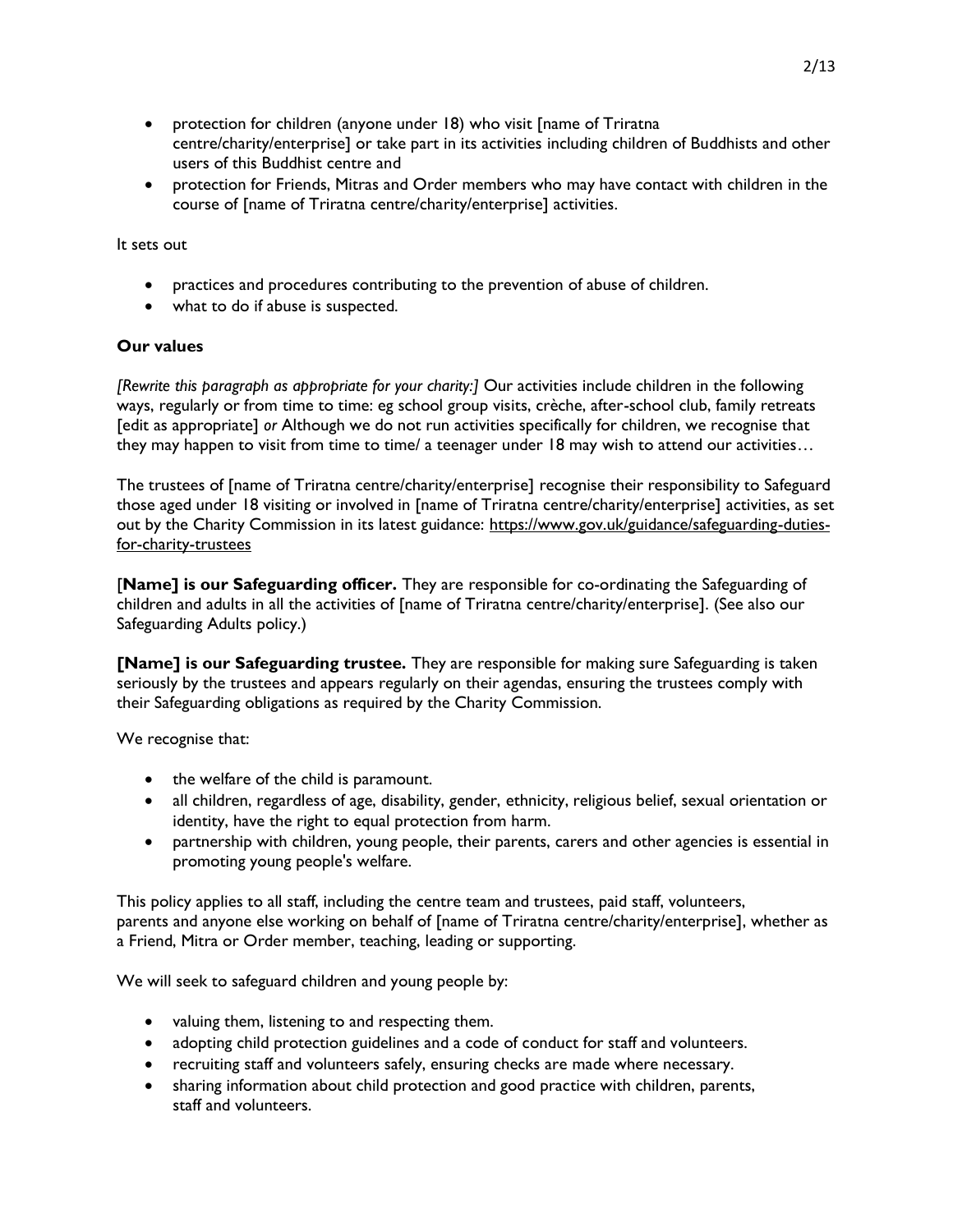- sharing information about concerns with agencies who need to know, and involving parents and children appropriately.
- providing effective management for staff and volunteers through supervision, support and training.

### **Who is a "child"?**

For the purposes of this policy a child is a person who is not yet 18, regardless of the age of majority any particular jurisdiction.

#### **What is child abuse?**

Please see appendix.

## **Recognising signs of abuse**

Please see appendix.

## **Engaging safely with children in person**

Outside our own personal and family relationships, in connection with this charity's activities we will not arrange to meet any child under 15 individually anywhere if unaccompanied by a parent/guardian.

We understand that before meeting those aged 15-17 it is good Safeguarding practice to make contact with their parent/guardian. We will take care to meet in public spaces where others are present, such as our Buddhist centre reception area or a room with the door open.

Where it is agreed that (in connection with any of our charity's activities) that one of our employees or volunteers may give a lift to a person under 18 (with or without anyone else in the car)

- our Safeguarding officer must ensure that the driver is well known to us, has read our Child Protection Code of Conduct and Child Protection Policy and signed to confirm they will abide by them.
- Our Safeguarding officer must have the written agreement of the child's parent/carer for the child to travel in the car of this named driver.
- The driver must be over 18, have a full driving licence, adequate insurance and a vehicle which is roadworthy.
- The child must sit in the back seat.

If we do not feel able to implement these criteria we will require that no employee or volunteer offers lifts to those under 18 in connection with our charity's activities.

*See also the guidance document 'Caring for teenagers in Triratna 2022'.*

## **Engaging with under-18s using email and social media**

We are aware that individual contact with people of any age using email or social media carries the risk of accusations of "grooming"; relationships established with a view to sexual contact.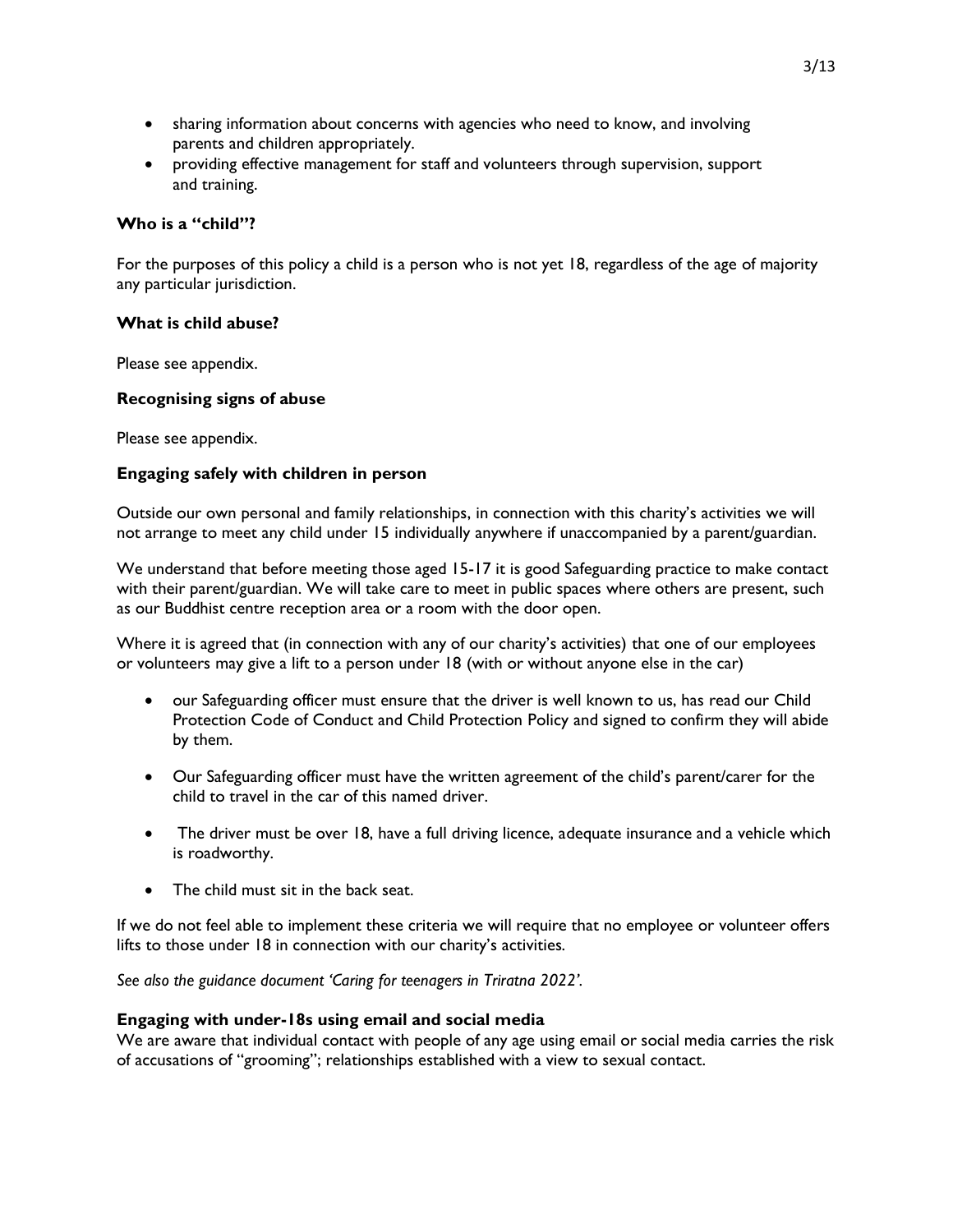We will not engage by email, text or social media with anyone under 15, except where they are seeking information about Buddhism as part of school work or personal study, when we may engage, by email only, from the charity's email account only. Having answered their questions, we will not engage in further personal correspondence.

We will engage with those 15-17 only with the written permission of a parent/guardian, by email or letter, which will be stored by our Safeguarding officer.

*For more detail on this, see the guidance document 'Caring for teenagers in Triratna 2022'.*

## **DBS checks /Background security checks**

#### *[Outside England and Wales, rewrite this section as locally appropriate.]*

If in any doubt about the requirements for DBS checks our Safeguarding officer will check with external Safeguarding experts such as Thirtyone:eight [\(www.thirtyoneeight.org\)](http://www.thirtyoneeight.org/) to ensure that anyone required to have a DBS check has been checked, and to the correct level. Thirtyone:eight provide an advice line and online DBS service.

We understand that

- A) the Charity Commission states that wherever there is a legal entitlement to a DBS check in respect of a trustee, employee or volunteer, a DBS check should be carried out. In detail, this means that
- B) anyone employed by or volunteering for our charity in any capacity is eligible for a **Basic DBS check.** We are free to request these of any such person, but where a charity has a great many volunteers and staff and it is impracticable to DBS check all of them we must be able to demonstrate that for those who are unchecked other measures are in place to ensure the safety of all beneficiaries. This means we may decide to focus on obtaining Basic checks for those with responsibilities which render them *likely to be seen by others* as holding some degree of authority; for example:
	- our Chair and trustees
	- those working with our charity's money and finances
	- our Safeguarding officer
	- those who teach or lead and those who support them
	- anyone working with under 18s who does not qualify for an Enhanced DBS check (eg those helping with school visits from time to time). (See C.)

Where any volunteer or staff member is not DBS checked we must be able to demonstrate that they

- are supervised by a person who is DBS checked
- know to leave open the door to any room in which they are working unsupervised by a person who is DBS checked
- have read the charity's Safeguarding policies and Child Protection Code of Conduct, had an opportunity to discuss them with the Safeguarding officer and have signed a document recording that they have read and agree to abide by them.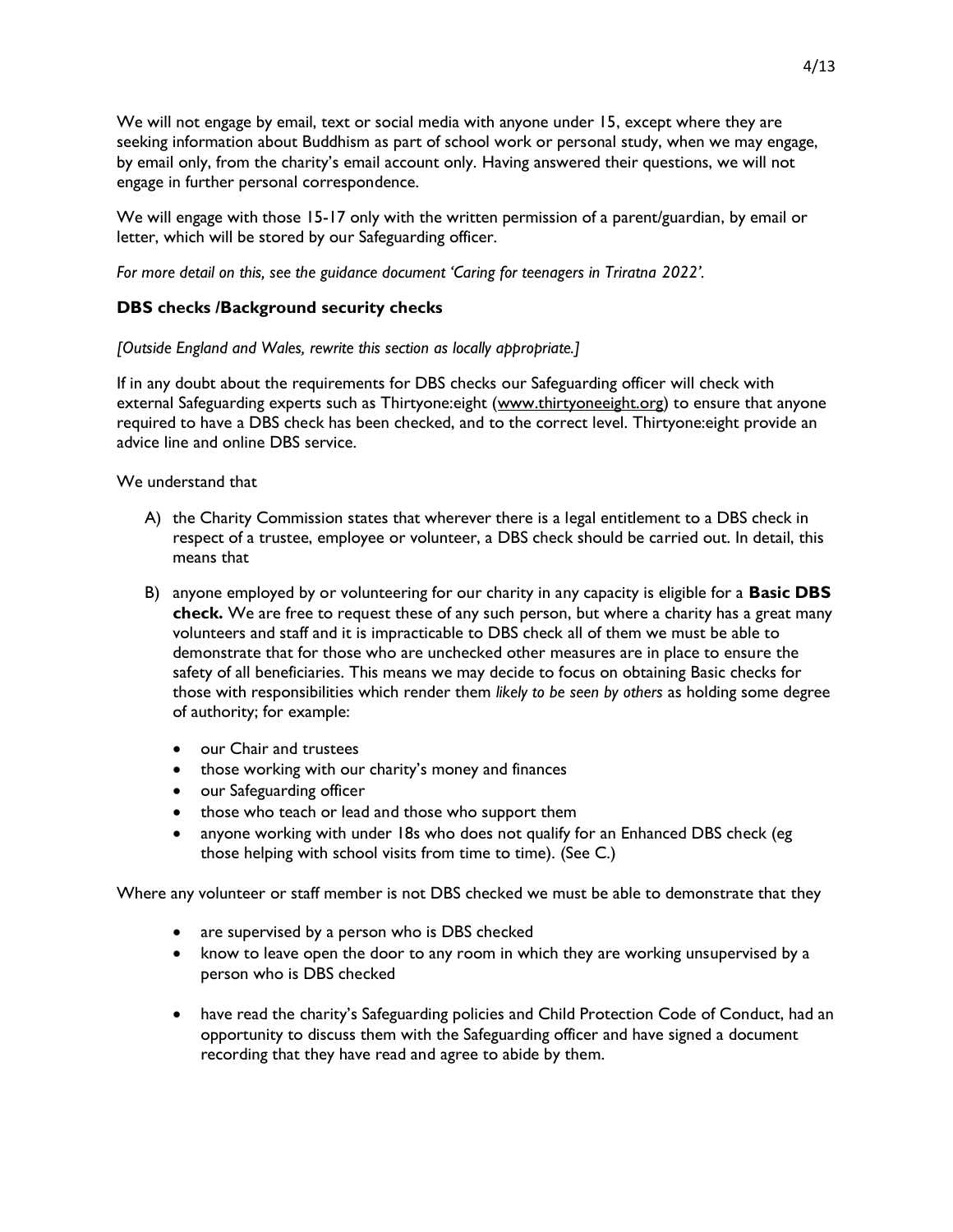- C) those running *non-residential* activities or events specifically intended for, or intended to include, those under 18 can and must obtain an **Enhanced DBS check with check of the Children's Barred List,** *but only* if they work with children, for our charity, on *more than 3 days in a 30-day period.*
- D) if any of our staff and volunteers is working with children in *non-residential* activities on *more than 3 days in a 30-day period,* as described in C) all our trustees can and must have an **Enhanced DBS check** *(without* **check of the Children's Barred List)**. This applies even if a trustee has no personal involvement in the activities including children.
- E) Where a person who is a trustee is also running *non-residential* activities involving children on *more than 3 days in a 30-day period*, or managing someone who is running activities involving children on *more than 3 days in a 30-day period*, it may be that that trustee can and therefore mus*t* obtain, an **Enhanced DBS check** *with* **a check of the Children's Barred List.**
- F) Where under-18s stay overnight in the course of *residential* activities, without their parents or guardians present, any volunteer or employee who cares for, supervises, teaches, leads or advises those children (other than their own) with the opportunity for face to face contact *– even if only on one occasion* – can and must have an **Enhanced DBS check** *with* **a check of the Children's Barred List** and
- G) DBS certificates apply to roles rather than persons and are not transferrable from another role elsewhere.
- H) It is regarded as good practice that any DBS certificate should be less than **three** years old.

**No DBS checks are required in relation to irregular or one-off non-residential activities involving those under 18,** or to general non-residential activities which someone under 18 may happen to attend. This is because children are most at risk where it is known in advance that children are likely to be attending; those who wish to gain access to children look for opportunities to become a familiar and trusted figure to children, for example seeking to join the team running regular children's activities.

## **Welcoming school visits safely**

School groups and other youth groups visit our Buddhist centre. We will require every group to bring at least two adults capable of supervising all members of the group at all times. We will make clear that none of our staff or volunteers is to be left alone with their pupils**.**

Members of our sangha teaching or instructing school group visits to our Buddhist Centre can and therefore must have **Enhanced DBS checks** *without* **check of the Children's Barred List.** (This does not apply to a sangha-member leading a one-off visit, or who accompanies the group but does not teach them.)

*See also the guidance document 'Caring for teenagers in Triratna 2022'.*

## **Safer recruitment more generally**

DBS/security checks are only one aspect of safer recruitment.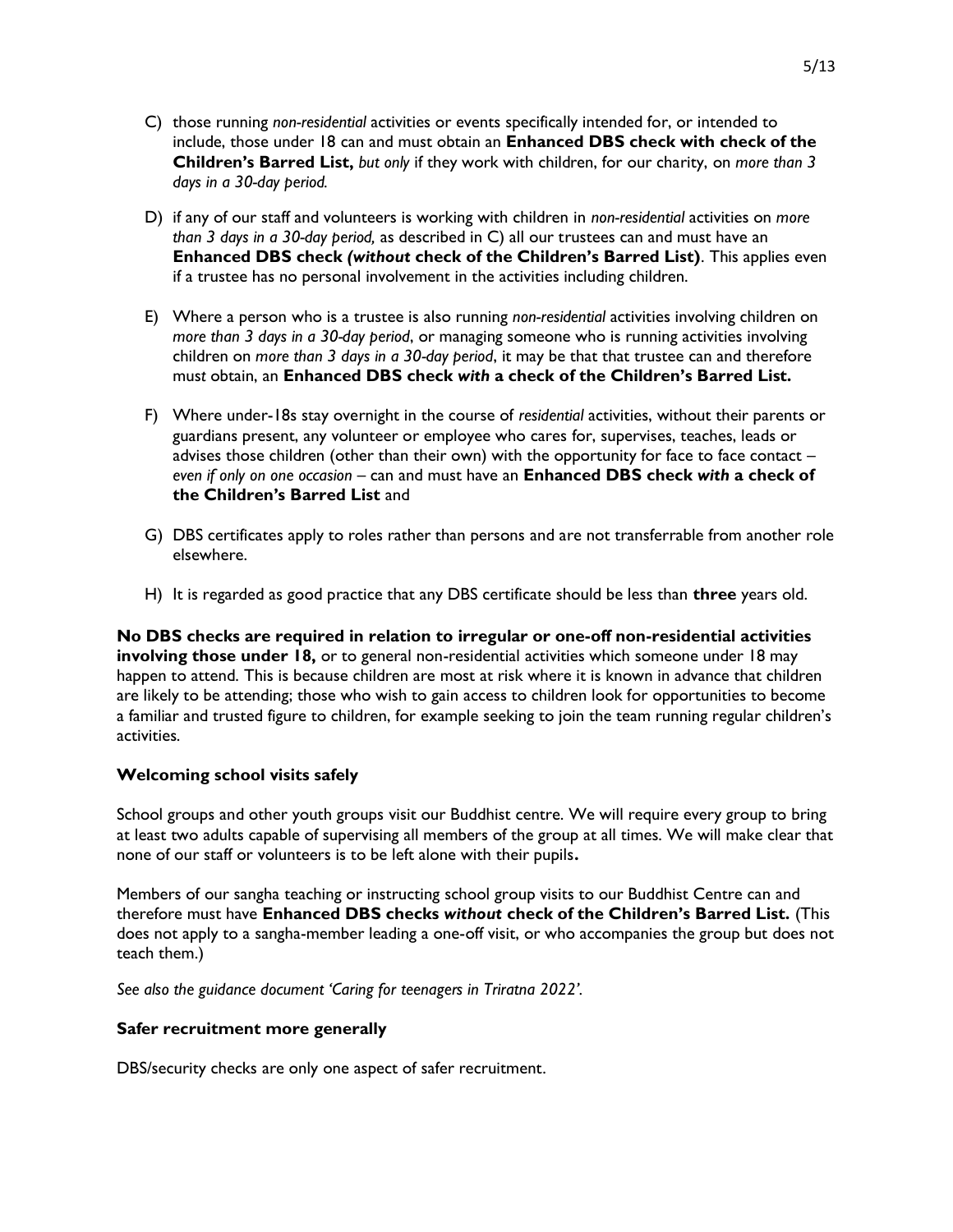- We will seek references for anyone, volunteer or employee, seeking to work with those under 18 in the course of our activities, including short-term volunteers, even if they have been DBS checked or will be supervised by people who have been DBS checked.
- Any volunteer or employee, seeking to work with those under 18 in the course of our activities must read and sign our Child Protection Policy and Code of conduct, even if only helping on a oneoff occasion.

### **Where parents are not present**

We understand that where under 18s attend a [name of Triratna centre/charity/enterprise] event, if parents are not present at all, or are elsewhere on the premises, the Safeguarding officer must make contact with their parent/guardian to ensure they know this is happening, and to record in writing that contact has been made, along with contact details and any medical conditions we need to know about.

#### **Managing those who pose a risk to children**

In the course of our charity's own activities we will not allow someone who is likely to pose a risk to children to have contact with anyone under 18 (for example, a person who is known to have a previous criminal conviction for sexual or other violent offences, someone who is under investigation for possible sexual or other violent offences or someone who has disclosed a sexual interest in children).

Such a person will be asked by the Safeguarding officer to agree a behaviour contract setting out the terms of their continued participation in [name of Triratna Buddhist centre/charity/enterprise] activities within agreed boundaries and based on a risk assessment carried out by an Order member with professional experience in risk assessment. If our Safeguarding officer is not qualified to do this we will ask for help from the ECA Safeguarding team or another professionally qualified Order member.

*(See the document 'Managing those who pose a risk 2022'.)*

Such a person cannot be asked to sign the Child Protection Code of Conduct 2021 as it would conflict with the terms of their behaviour contract and in any case it would be very unwise to permit such a person to have any contact with those under 18 in the course of Triratna activities.

Where it is felt that the charity does not have the resources to manage this relationship safely, we reserve the right to ask the person not to attend our activities.

*See also the guidance document 'Caring for teenagers in Triratna 2022'.*

## **Lettings/hireouts/room-use**

[Re-write as appropriate*]* Our charity rents or lends premises for the following activities which are not activities of our charity, even if they are led/run by a member of our sangha or members of our sangha take part: *[eg yoga classes, massage, 12-step groups, retreat centre hire-outs]*

We understand that there is joint responsibility on our charity and those renting/using our premises for the Safeguarding of children and adults taking part in such activities, but that our trustees bear ultimate responsibility for the Safeguarding in all activities which take place on our premises. This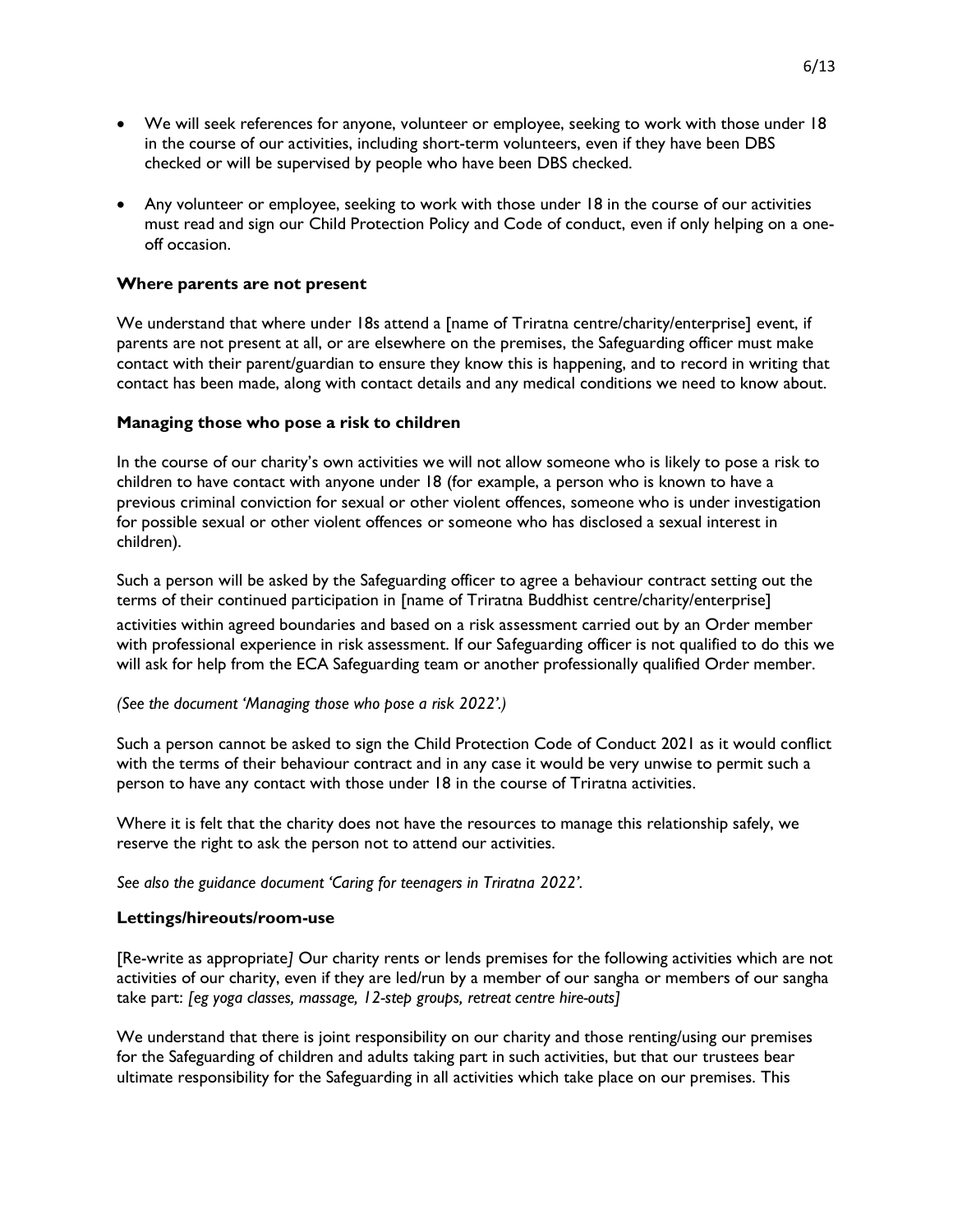includes self-organised meetings of sangha members even where these are not seen as activities run by the charity; eg chapter meetings and GFR meetings.

Where any organisation or individual rents space in our premises we will ask them to sign a lettings agreement which says they have read our Safeguarding policies and agree to abide by them, or that they have shown us their own Safeguarding policy, in which case their policy should be compatible with our own policy and should be written to an equal or higher standard.

# **Our Safeguarding responsibility to our landlord** [Delete if not applicable]

[Name of Triratna Buddhist centre/charity/enterprise] rents/uses premises belonging to [name of organisation]. As is good practice we have shown them our Safeguarding policies and will share them again each time the policies are updated.

## **Where a therapist is treating a child on our premises**

It will be necessary for the therapist to work with the child in private with the door closed. Therefore we will ask to see written proof that the therapist is properly qualified and insured to work with under-18s. We will ask to see their DBS certificate, which must be less than three years old.

# **Reporting concerns or allegations**

All reports or suspicions of abuse must be treated seriously. They may include

- something we have seen
- something we have been told by someone else
- rumours about a person's previous behaviour
- behaviour we have observed in a child and
- disclosure from a child directly.

## **If a person under 18 alleges abuse**

- We need to be aware the child may have been threatened and may be very afraid.
- We need to look directly at the child.
- We need to keep calm and reassure the child that they are doing the right thing and are not to blame, even if they have broken some rules.
- We need to accept what the child says without judgment, never suggesting that they may be wrong or mistaken. Our responsibility is to take them seriously and take action, not to decide whether what they are saying is true.
- We need to avoid pushing for information or question the child but let them say as much as they are ready to say.
- We need to make it clear we cannot promise total confidentiality, and that we will need to tell another trusted adult if we believe the child is at immediate risk of harm.
- We need to tell them we need to get help for them but that we will *try* to agree with them what will happen next. This means we *will* need to share what they say with others - on a needto-know basis only.

# **We will do our best to avoid**

- appearing shocked, horrified, disgusted or angry.
- pressing the child for details.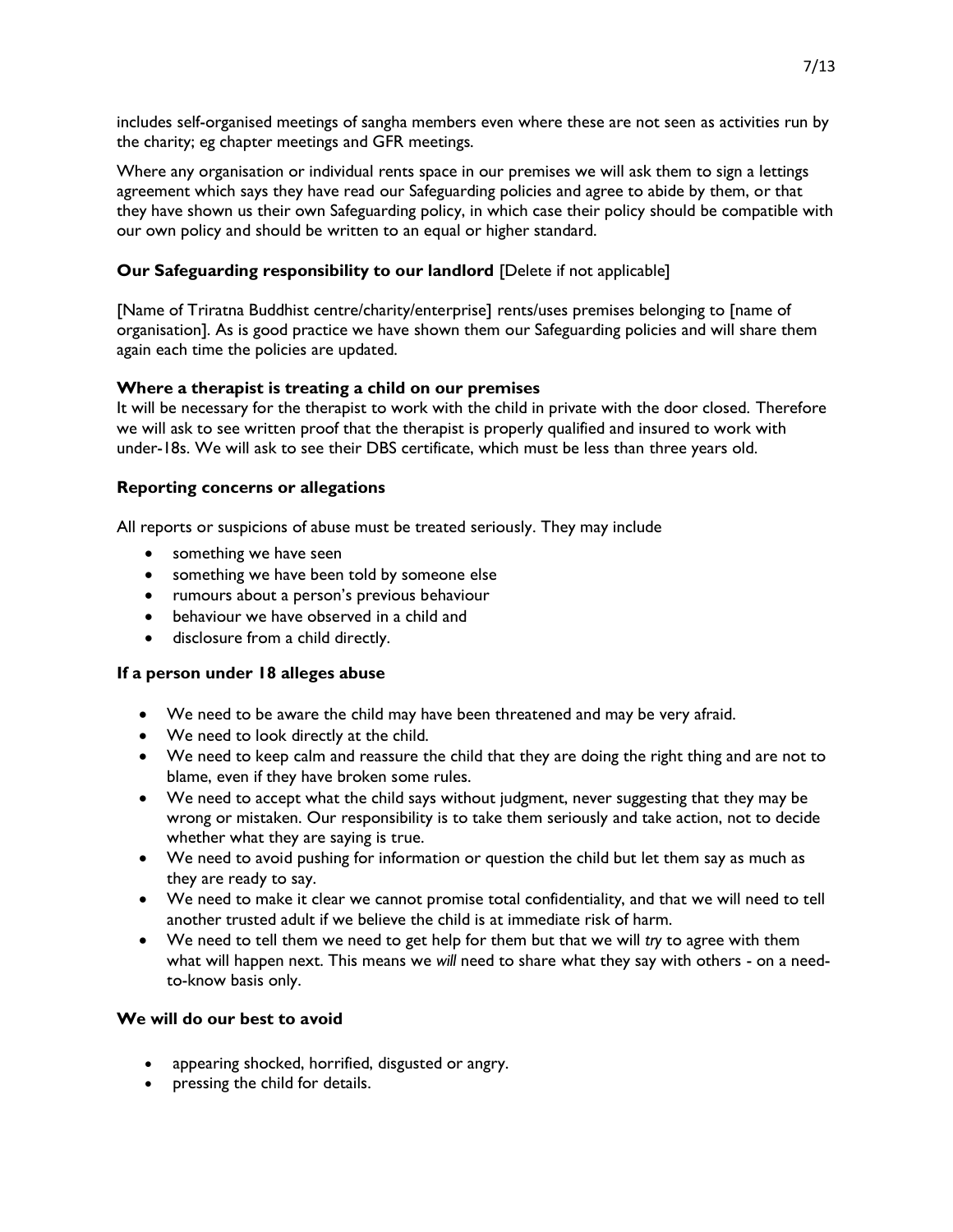- making comments or judgments other than to show concern. Our responsibility is to take them seriously, not to decide whether what they are saying is true.
- promising to keep secrets.
- confronting any alleged perpetrator.
- risking contaminating the evidence by investigating matters ourselves.

#### **What we will do next**

- We understand that our first concern must be the safety and wellbeing of the child and that we must not be distracted from this by loyalty to the person accused or a desire to maintain the good name of Triratna or our charity.
- If the person receiving the disclosure is not our Safeguarding officer, they must tell the Safeguarding officer *only*, who will co-ordinate the handling of the matter on behalf of the charity's trustees. However, if the Safeguarding officer is not immediately available the matter should be communicated to the Chair of the charity, or the Safeguarding trustee. If the child may be in immediate danger the Safeguarding officer, Chair, Safeguarding trustee or person receiving the disclosure will phone the police and Local Authority Designated Officer (LADO) at our local social services straight away. A telephone referral will be confirmed in writing within 24 hours.

If necessary, our Safeguarding officer will contact Triratna's ECA Safeguarding team for advice: safeguarding@triratna.community

- We understand that every person has a legal right to privacy under the International Convention on Human Rights and data protection legislation; therefore, having taken any urgent actions necessary, if possible we should get the consent of the child's parent or guardian to share the information they have disclosed.
- However, it may be necessary, and therefore legally 'reasonable', to report without parental consent, if we believe that the child is suffering, or at risk of, significant harm and that informing parents/guardians would not be in the child's interest.
- Meanwhile, the person receiving the disclosure will make detailed factual notes about the conversation/concern/incident as soon as possible, including time, date and location, and pass them to the charity's Safeguarding officer. (See 'Secure, confidential record-keeping' below.) As far as possible what a child has said should be recorded in their own words, as these could be used in court.
- Finally, in England and Wales we understand that we may need to make a Serious Incident Report to the Charity Commission: [https://www.gov.uk/guidance/how-to-report-a-serious](https://www.gov.uk/guidance/how-to-report-a-serious-incident-in-your-charity)[incident-in-your-charity.](https://www.gov.uk/guidance/how-to-report-a-serious-incident-in-your-charity) If necessary we will consult the ECA Safeguarding team for guidance on this: safeguarding@triratna.community

#### **Who else needs to know?**

We understand that confidentiality, sharing information only on a need-to-know basis, is very important. Under data protection legislation nobody has a right to know about the matter – except, for Safeguarding purposes, those in a position to prevent further harm, and our Chair, who holds ultimate responsibility for the governance of the charity. For example, where there is a criminal allegation against a Mitra it could be justifiable for the Safeguarding officer, Safeguarding trustee, Chair and Mitra convenor to know about it.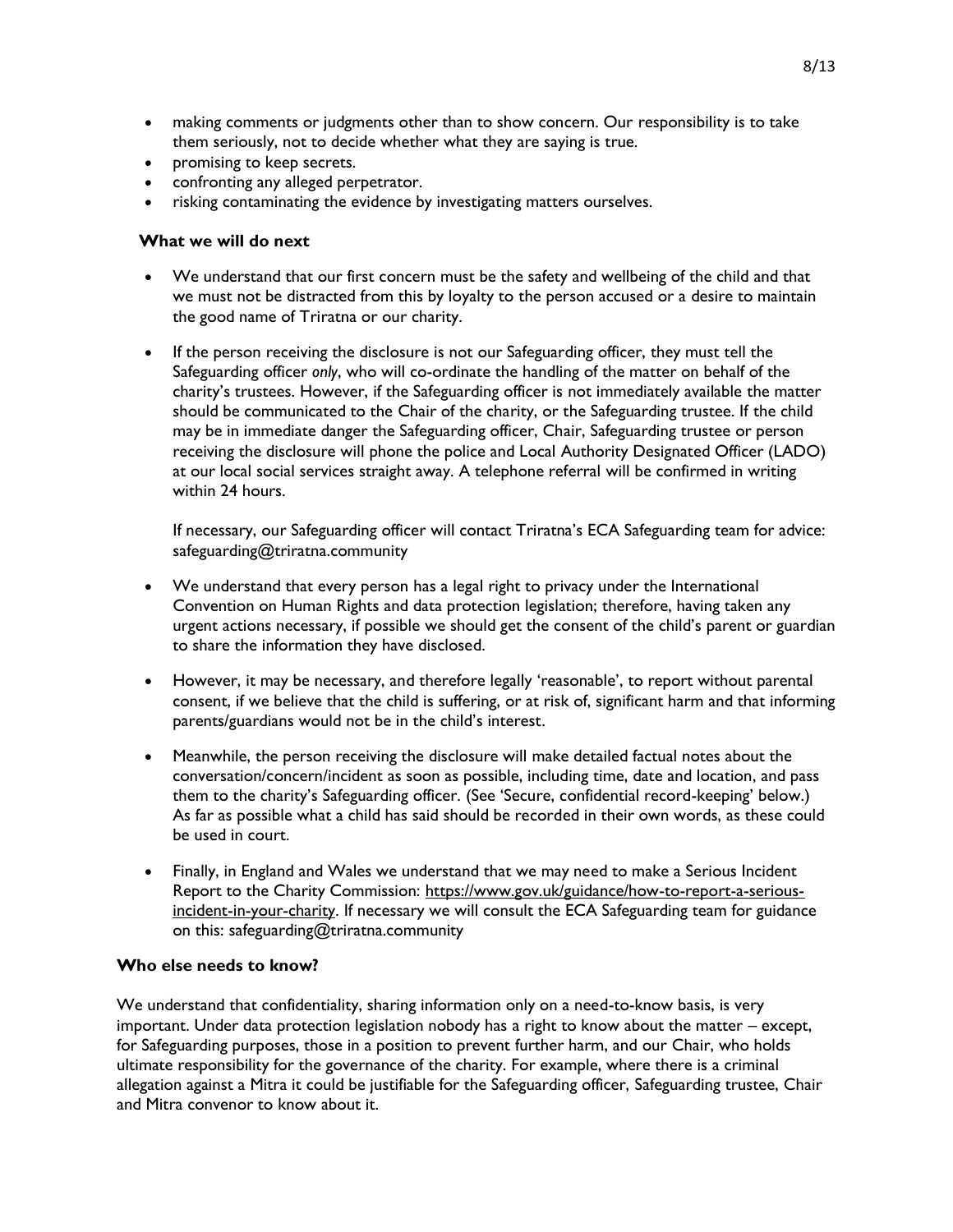This is not a matter of concealment but is intended to protect all concerned from further harm. It will also protect our sangha from fear, rumour and disharmony which will make it much harder to deal with the matter effectively without causing further harm.

Where a person is believed/has been found to pose a risk to children it is often thought that parents have a right to know. However, this is not the case. Proper implementation of our Safeguarding policy and procedures will ensure that our sangha's children are as safe from such a person as they are from any others who pose a risk but have not been identified as such.

# **What to do if a sangha member discloses a criminal act against a child**

We understand that the law does not protect confidentiality where criminal acts are disclosed in the context of Buddhist confession. If in the course of our charity's activities, or of an activity which takes place on our premises, a Friend, Mitra or Order member discloses (whether or not in a formal confession) that they have physically or sexually abused a child, or have viewed indecent images of children online, the person receiving this disclosure or confession must inform our Safeguarding officer immediately, who must report to our local police immediately. This applies whether the behaviour disclosed is recent or historic.

If a child may be in immediate danger the Safeguarding officer, Chair, Safeguarding trustee or person receiving the disclosure will phone the police and Local Authority Designated Officer (LADO) at our local social services straight away. A telephone referral will be confirmed in writing within 24 hours.

If necessary, our Safeguarding officer will contact Triratna's ECA Safeguarding team for advice: safeguarding@triratna.community

# **Secure, confidential record-keeping**

We understand our responsibility for secure and careful record-keeping. Our Safeguarding officer will keep a detailed log of all Safeguarding-related incidents as well as conversations, actions and the reasoning behind them. These should not be kept on any computer, but on an external hard drive or memory stick. To guard against loss in case the files, hard drive or memory stick become corrupted these will be backed up to another hard drive or memory stick and/or printed off. Any memory sticks, hard drives and paper copies will be stored in a locked cabinet, box or drawer accessible only to the Safeguarding officer and one or two others approved by our trustees, eg the Chair and Safeguarding trustee.

We also understand that under data protection law we need to word our records in a form we would be happy for the subjects to read if they ask to, as is their legal right. This means notes should be factual and respectful, free of interpretations and value-judgements.

# **Keeping confidential records**

We understand that because many abuse cases come to light 30 or more years later we should keep our records for up to 50 years. This is important in order to address historical cases effectively but also for insurance purposes.

If our charity closes down, we will give our records to another Triratna Buddhist centre/charity to keep with their own confidential Safeguarding logs.

# **Reviewing our policies annually**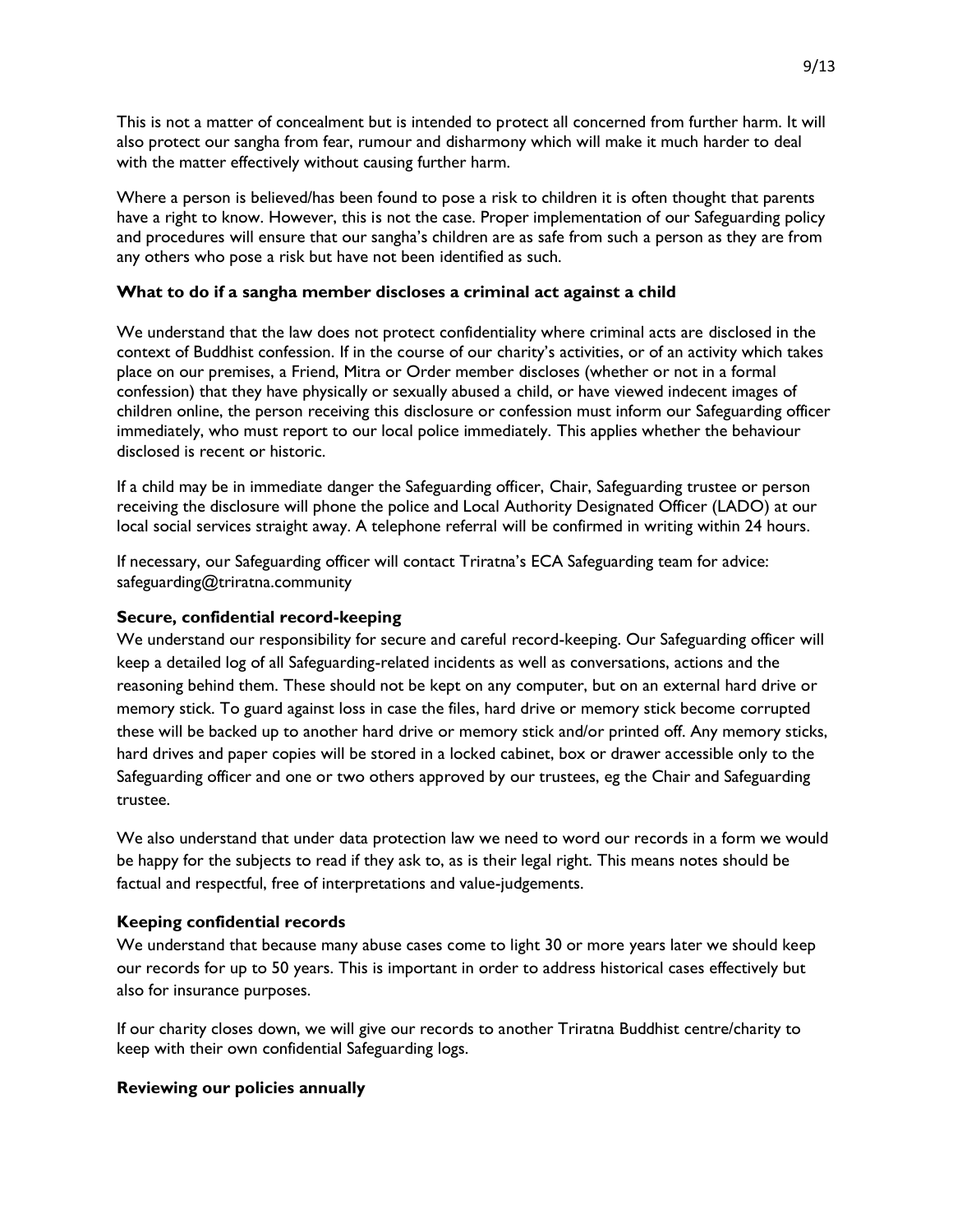This document was adopted by the trustees of [Name of Triratna Buddhist centre/charity/enterprise] on [date 2022] and will be reviewed and updated by the Safeguarding officer and trustees [Name of Triratna Buddhist centre/charity/enterprise], on or before [same date 2023].

# **[Name of Triratna charity/centre/enterprise]**

# **Chair's name and email address**

# **Chair's signature**

# **Safeguarding officer's name and email address**

# **Safeguarding officer's signature**

# **Date**

*This [name of Triratna centre/charity/enterprise] Child protection policy 2022 is to be read in conjunction with*

- *[name of Triratna Buddhist centre/enterprise] Child Protection Code of Conduct 2021*
- *[name of Triratna Buddhist centre/enterprise Adult Safeguarding policy 2022*
- *Triratna guidance document 'Caring for teenagers in Triratna 2022' and*
- *Triratna guidance document 'Managing those who pose a risk 2022'*

# *[Delete this from your policy]*

*This Triratna Model Child protection policy published 2022 by Triratna's ECA Safeguarding team. safeguarding@triratna.community*

# **Appendix 1**

# **What is child abuse?**

The World Health Organisation defines "child abuse" as "all forms of physical and/or emotional illtreatment, sexual abuse, neglect or negligent treatment or commercial or other exploitation, resulting in actual or potential harm to the child's health, survival, development or dignity in the context of a relationship of responsibility, trust or power."

# **Appendix 2**

# **Defining child abuse**

Abuse and neglect are forms of maltreatment of a child. A person may abuse or neglect a child by inflicting harm, or by failing to act to prevent harm. Children may be abused in a family or in an institutional or community setting; by those known to them or, more rarely, by a stranger. They may be abused by an adult or adults or another child or children.

Child protection legislation throughout the UK is based on the United Nations Convention on the Rights of the Child. Each nation within the UK has incorporated the convention within its legislation and guidance.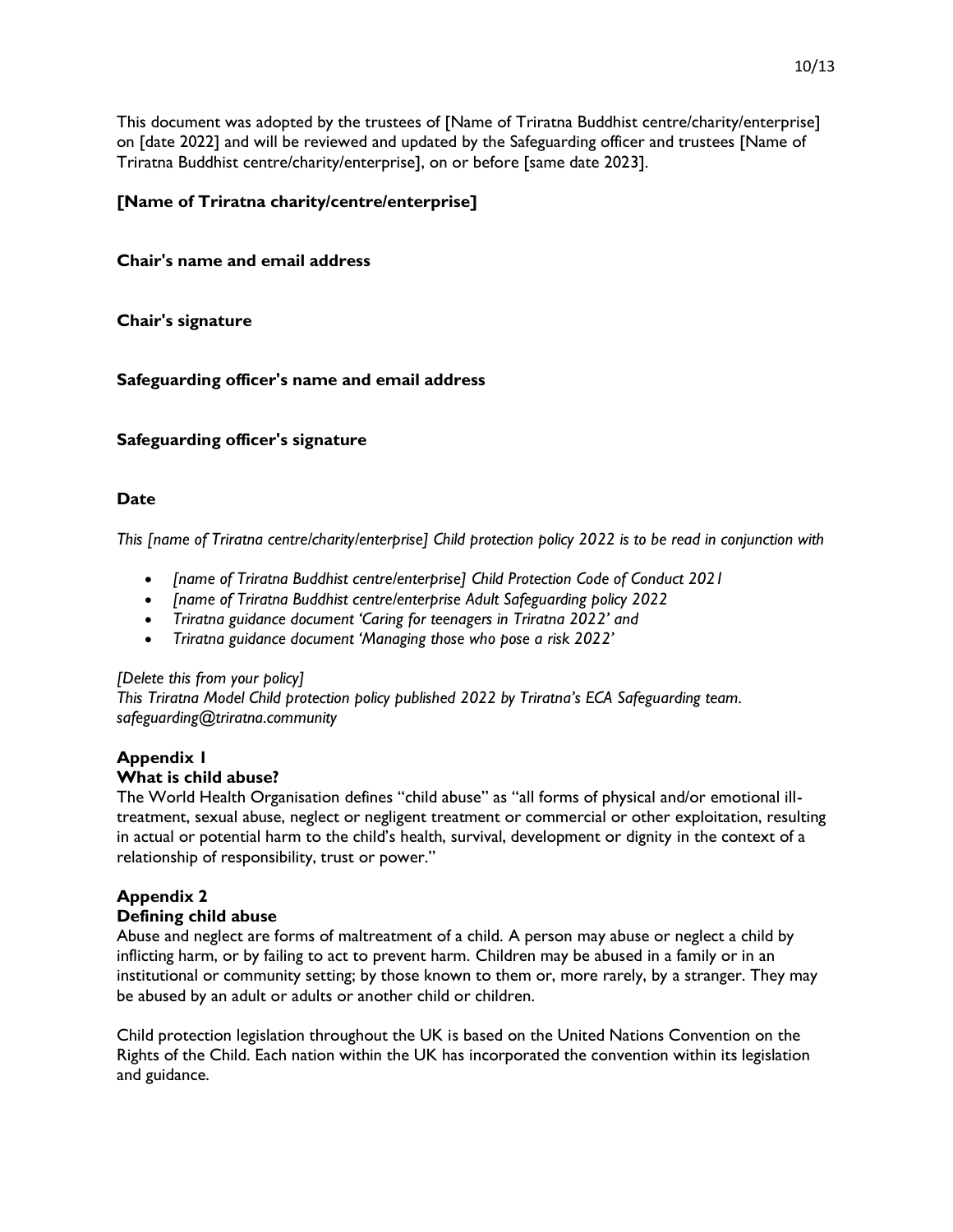The four definitions (and a few additional categories) of abuse below operate in England, based on the government guidance 'Working Together to Safeguard Children (2018)'.

*Outside England you may wish to use this material or replace with locally applicable material.*

### **Definitions of abuse and neglect**

Abuse and neglect are forms of maltreatment of a child. Somebody may abuse or neglect a child by inflicting harm, or by failing to act to prevent harm. Children may be abused in a family or in an institutional or community setting, by those known to them or, more rarely, by a stranger for example, via the internet. They may be abused by an adult or adults, or another child or children.

**Physical abuse** may involve hitting, shaking, throwing, poisoning, burning or scalding, drowning, suffocating, or otherwise causing physical harm to a child. Physical harm may also be caused when a parent or carer fabricates the symptoms of, or deliberately induces, illness in a child.

**Emotional abuse** is the persistent emotional maltreatment of a child such as to cause severe and persistent adverse effects on the child's emotional development. It may involve conveying to children that they are worthless or unloved, inadequate, or valued only insofar as they meet the needs of another person. It may include not giving the child opportunities to express their views, deliberately silencing them or 'making fun' of what they say or how they communicate. It may feature age or developmentally inappropriate expectations being imposed on children. These may include interactions that are beyond the child's developmental capability, as well as overprotection and limitation of exploration and learning, or preventing the child participating in normal social interaction. It may involve seeing or hearing the ill-treatment of another. It may involve serious bullying (including cyberbullying), causing children frequently to feel frightened or in danger, or the exploitation or corruption of children. Some level of emotional abuse is involved in all types of maltreatment of a child, though it may occur alone.

**Sexual abuse** involves forcing or enticing a child or young person to take part in sexual activities, not necessarily involving a high level of violence, whether or not the child is aware of what is happening. The activities may involve physical contact, including assault by penetration (for example, rape or oral sex) or non-penetrative acts such as masturbation, kissing, rubbing and touching outside of clothing. They may also include non-contact activities, such as involving children in looking at, or in the production of, sexual images, watching sexual activities, encouraging children to behave in sexually inappropriate ways, or grooming a child in preparation for abuse (including via the internet). Sexual abuse is not solely perpetrated by adult males. Women can also commit acts of sexual abuse, as can other children.

**Neglect** is the persistent failure to meet a child's basic physical and/or psychological needs, likely to result in the serious impairment of the child's health or development. Neglect may occur during pregnancy as a result of maternal substance abuse. Once a child is born, neglect may involve a parent or carer failing to:

- provide adequate food, clothing and shelter (including exclusion from home or abandonment);
- protect a child from physical and emotional harm or danger;
- ensure adequate supervision (including the use of inadequate care-givers); or
- ensure access to appropriate medical care or treatment.

It may also include neglect of, or unresponsiveness to, a child's basic emotional needs.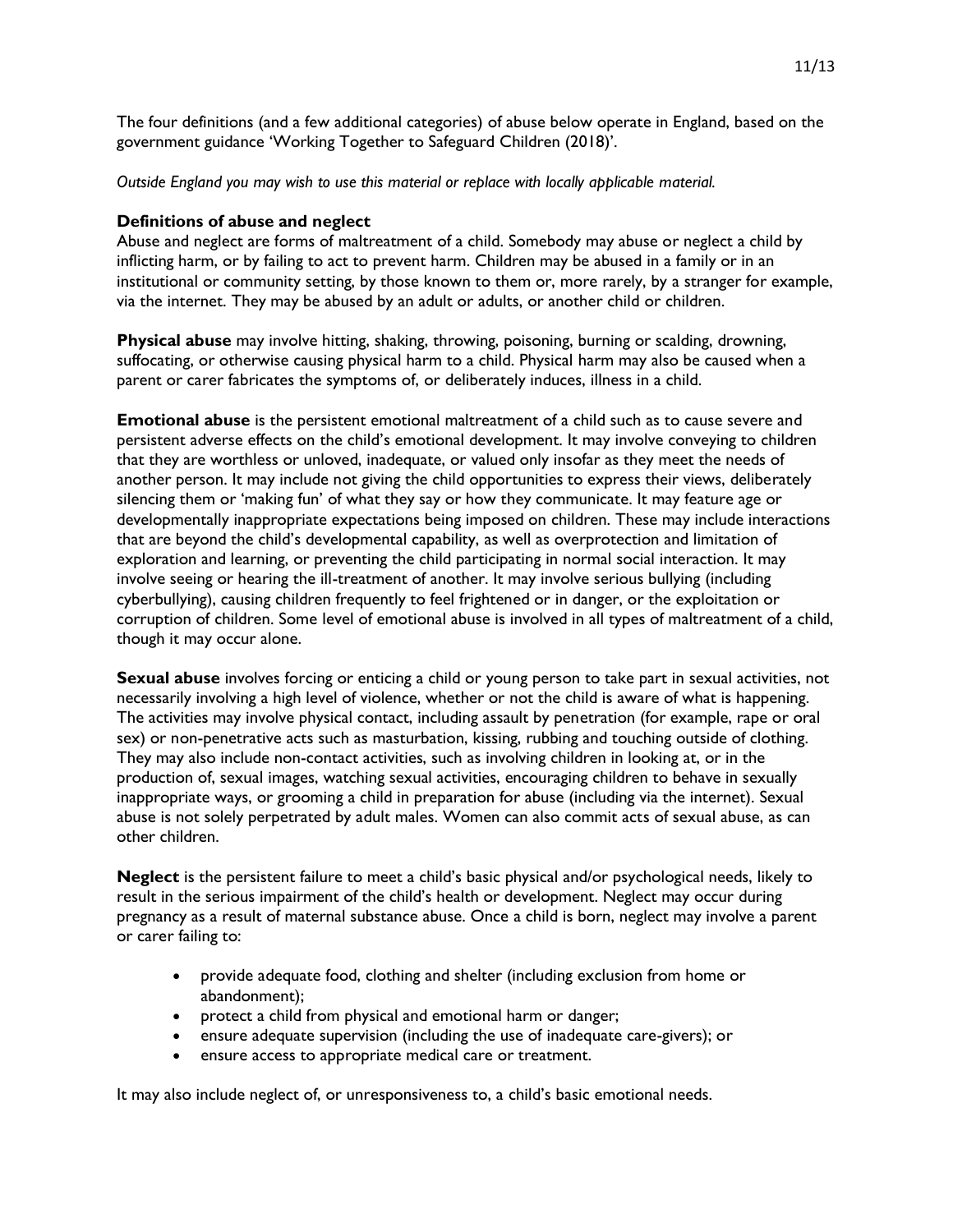**Child sexual exploitation** is a form of child sexual abuse. It occurs where an individual or group takes advantage of an imbalance of power to coerce, manipulate or deceive a child or young person under the age of 18 into sexual activity (a) in exchange for something the victim needs or wants, and/or (b) for the financial advantage or increased status of the perpetrator or facilitator. The victim may have been sexually exploited even if the sexual activity appears consensual. Child sexual exploitation does not always involve physical contact; it can also occur through the use of technology

**Extremism** goes beyond terrorism and includes people who target the vulnerable – including the young – by seeking to sow division between communities on the basis of race, faith or denomination; justify discrimination towards women and girls; persuade others that minorities are inferior; or argue against the primacy of democracy and the rule of law in our society.

# **Appendix 3**

# **Signs of abuse in children**

The following signs could be indicators that abuse has taken place but should be considered in the context of the child's whole life.

## **Physical**

- Injuries not consistent with the explanation given for them
- Injuries that occur in places not normally exposed to falls, rough games, etc
- Injuries that have not received medical attention
- Reluctance to change for, or participate in, games or swimming
- Repeated urinary infections or unexplained tummy pains
- Bruises on babies, bites, burns, fractures etc which do not have an accidental explanation\*
- Cuts/scratches/substance abuse\*

## **Sexual**

- Any allegations made concerning sexual abuse
- Excessive preoccupation with sexual matters and detailed knowledge of adult sexual behaviour
- Age-inappropriate sexual activity through words, play or drawing
- Behaving in a sexually provocative or seductive manner with adults
- Inappropriate bed-sharing arrangements at home
- Severe sleep disturbances with fears, phobias, vivid dreams or nightmares, sometimes with overt or veiled sexual connotations
- Eating disorders anorexia, bulimia (These indicate the possibility that a child or young person is self-harming.)

## **Emotional**

- Changes or regression in mood or behaviour, particularly where a child withdraws or becomes clinging.
- Depression, aggression, extreme anxiety.
- Nervousness, frozen watchfulness
- Obsessions or phobias
- Sudden under-achievement or lack of concentration
- Inappropriate relationships with peers and/or adults
- Attention-seeking behaviour